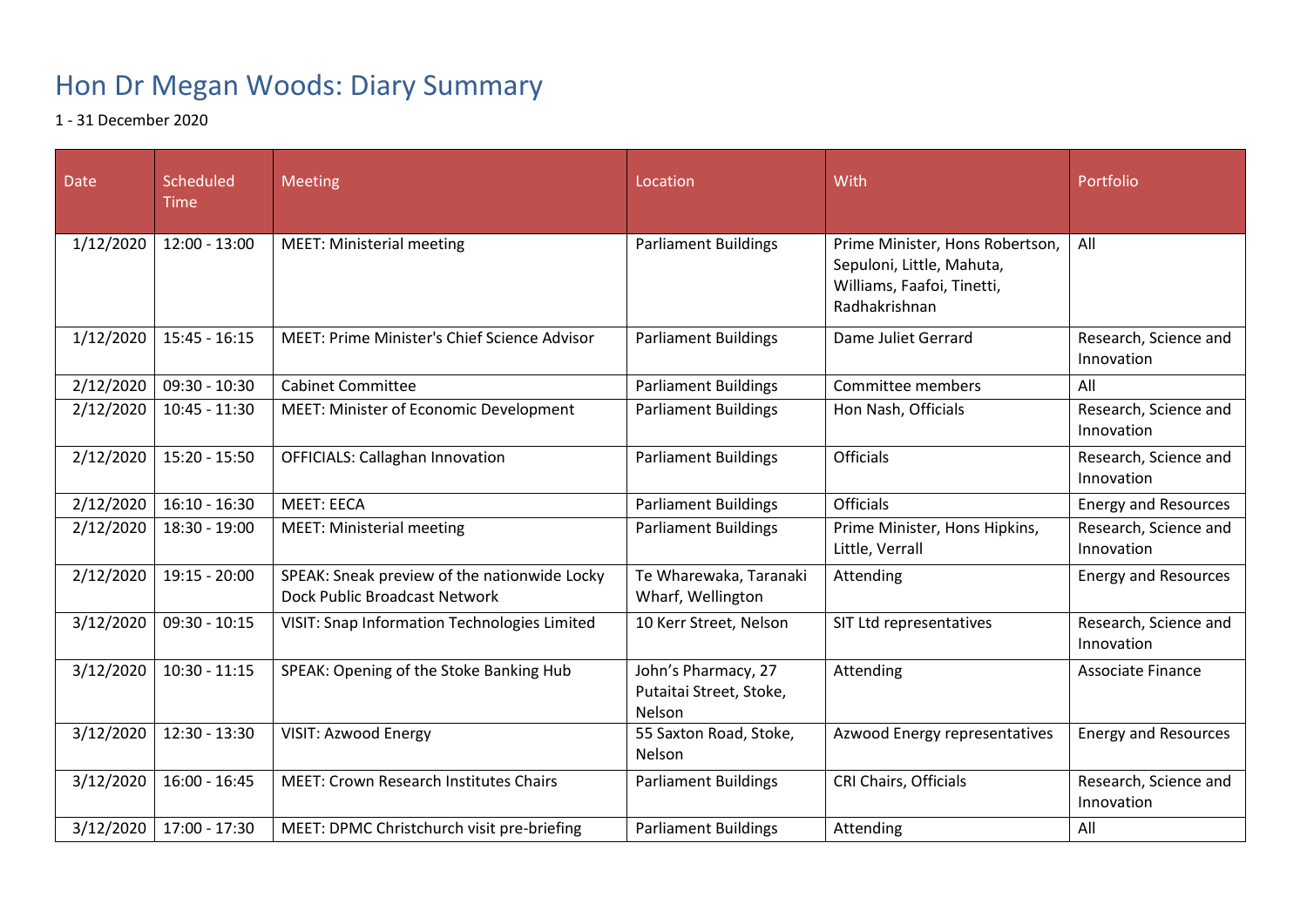| 3/12/2020 | 17:30 - 18:00   | MEET: Minister of Finance and Associate<br>Minister of Finance         | <b>Parliament Buildings</b>                                             | Hons Robertson, Parker,<br><b>Officials</b>   | <b>Energy and Resources</b>         |
|-----------|-----------------|------------------------------------------------------------------------|-------------------------------------------------------------------------|-----------------------------------------------|-------------------------------------|
| 3/12/2020 | 18:00 - 19:00   | HOST/SPEAK: Science New Zealand National<br>Awards 2020                | <b>Parliament Buildings</b>                                             | Attending                                     | Research, Science and<br>Innovation |
| 4/12/2020 | $10:10 - 10:45$ | SPEAK: Opening of Kainga Ora housing<br>development site               | 219-221 Williams Street,<br>Kaiapoi                                     | Attending                                     | Housing                             |
| 4/12/2020 | $11:00 - 11:30$ | MEDIA: Radio interview with Newstalk ZB                                | Phone call                                                              | Chris Lynch                                   | All                                 |
| 4/12/2020 | $11:30 - 12:00$ | MEET: DPMC & Otakaro                                                   | DPMC offices, HSBC<br>Building, 62 Worcester<br>Boulevard, Christchurch | <b>Officials</b>                              | Associate Finance                   |
| 5/12/2020 | $08:45 - 09:00$ | ATTEND: Mihi whakatau                                                  | Ngā Hau e Whā National<br>Marae, Wainoni                                | Attending                                     | All                                 |
| 5/12/2020 | $09:00 - 12:00$ | <b>ATTEND: Royal Commission Report Presentation</b><br>in Christchurch | Ngā Hau e Whā National<br>Marae, Wainoni                                | Attending                                     | All                                 |
| 5/12/2020 | 14:00 - 17:00   | <b>ATTEND: Royal Commission Report Presentation</b><br>in Christchurch | Ngā Hau e Whā National<br>Marae, Wainoni                                | Attending                                     | All                                 |
| 6/12/2020 | $09:00 - 12:00$ | <b>ATTEND: Royal Commission Report Presentation</b><br>in Christchurch | Ngā Hau e Whā National<br>Marae, Wainoni                                | Attending                                     | All                                 |
| 7/12/2020 | $10:20 - 10:50$ | <b>OFFICIALS: Housing</b>                                              | <b>Parliament Buildings</b>                                             | <b>Officials</b>                              | Housing                             |
| 7/12/2020 | $11:00 - 11:45$ | MEET: Treasury pre-Cabinet meeting                                     | <b>Parliament Buildings</b>                                             | <b>Officials</b>                              | Associate Finance                   |
| 7/12/2020 | $13:00 - 15:00$ | Cabinet                                                                | <b>Parliament Buildings</b>                                             | <b>Cabinet members</b>                        | All                                 |
| 7/12/2020 | $15:30 - 16:00$ | <b>MEET: Housing Ministers</b>                                         | <b>Parliament Buildings</b>                                             | Hons Williams, Henare,<br>Davidson, Officials | Housing                             |
| 7/12/2020 | $16:00 - 16:30$ | MEET: Minister of Finance and Associate<br>Minister of Finance         | <b>Parliament Buildings</b>                                             | Hons Robertson, Parker                        | Associate Finance                   |
| 7/12/2020 | 16:30 - 16:40   | MEDIA: Interview with Newshub                                          | <b>Parliament Buildings</b>                                             | Newshub                                       | Housing                             |
| 7/12/2020 | $16:45 - 17:15$ |                                                                        | Withheld under section 9(2)(f)(iv)                                      |                                               |                                     |
| 7/12/2020 | 17:20 - 17:50   | OFFICIALS: Research, Science and Innovation                            | <b>Parliament Buildings</b>                                             | <b>Officials</b>                              | Research, Science and<br>Innovation |
| 7/12/2020 | 18:30 - 20:30   | ATTEND: Dinner with Naomi James and Gretta<br>Stephens                 | Mari Luca Ristoro, 55<br>Mulgrave Street,<br>Thorndon, Wellington       | Naomi James, Gretta Stephens                  | <b>Energy and Resources</b>         |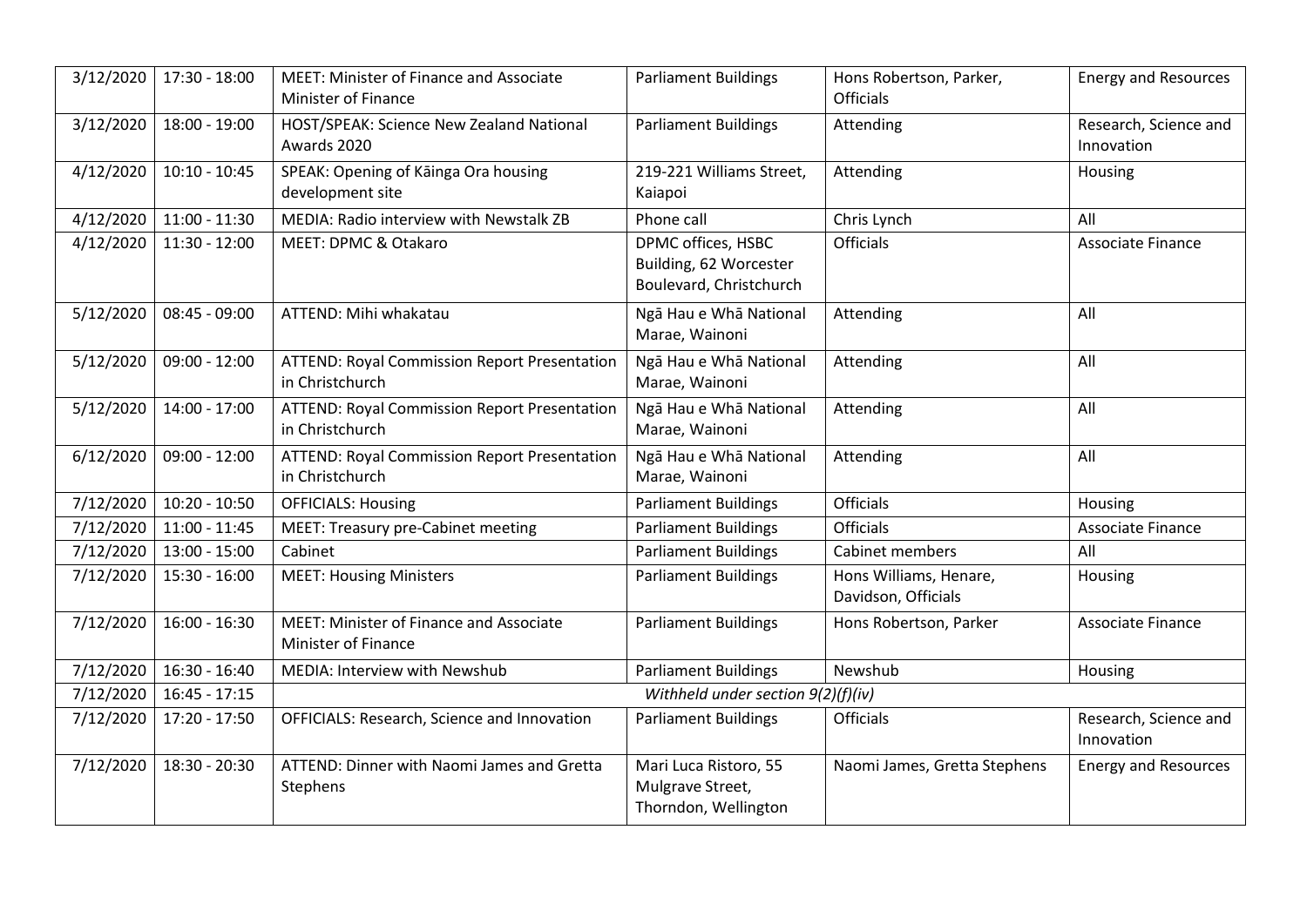| 8/12/2020  | $09:15 - 09:45$ | MEET: Parliamentary Commissioner for the    | <b>Parliament Buildings</b>                                                                 | Simon Upton                                                          | Research, Science and       |
|------------|-----------------|---------------------------------------------|---------------------------------------------------------------------------------------------|----------------------------------------------------------------------|-----------------------------|
|            |                 | Environment                                 |                                                                                             |                                                                      | Innovation                  |
| 8/12/2020  | $16:00 - 16:30$ | <b>MEET: Minister of Revenue</b>            | <b>Parliament Buildings</b>                                                                 | Hon Parker, Officials                                                | Research, Science and       |
|            |                 |                                             |                                                                                             |                                                                      | Innovation                  |
| 9/12/2020  | $09:00 - 09:30$ | <b>Cabinet Committee</b>                    | <b>Parliament Buildings</b>                                                                 | Committee members                                                    | All                         |
| 9/12/2020  | 09:30 - 10:30   | <b>Cabinet Committee</b>                    | <b>Parliament Buildings</b>                                                                 | Committee members                                                    | All                         |
| 9/12/2020  | $10:30 - 10:50$ | <b>OFFICIALS: Energy and Resources</b>      | <b>Parliament Buildings</b>                                                                 | <b>Officials</b>                                                     | <b>Energy and Resources</b> |
| 9/12/2020  | $10:50 - 11:15$ | <b>MEET: Gas Industry Company</b>           | <b>Parliament Buildings</b>                                                                 | <b>Officials</b>                                                     | <b>Energy and Resources</b> |
| 9/12/2020  | $11:15 - 11:45$ | MEET: Kay Taylor, He Puna Marama Trust      | <b>Parliament Buildings</b>                                                                 | Hon Davis, Kay Taylor, Officials                                     | Housing                     |
| 9/12/2020  | 11:30 - 12:30   | <b>Cabinet Committee</b>                    | <b>Parliament Buildings</b>                                                                 | Committee members                                                    | All                         |
| 9/12/2020  | 15:30 - 16:00   | MEET: HUD/Kāinga Ora                        | <b>Parliament Buildings</b>                                                                 | <b>Officials</b>                                                     | Housing                     |
| 9/12/2020  | $16:00 - 16:30$ | <b>MEET: Treasury Officials</b>             | <b>Parliament Buildings</b>                                                                 | Officials                                                            | <b>Associate Finance</b>    |
| 9/12/2020  | 16:30 - 17:30   | <b>MEET: Ministerial meeting</b>            | <b>Parliament Buildings</b>                                                                 | Hons Hipkins, Mahuta, Sepuloni,<br>Faafoi, Jackson                   | <b>Associate Finance</b>    |
| 11/12/2020 | $11:15 - 12:00$ | MEET: Representatives of Ngai Tahu and E Tū | <b>Bill Richardson Transport</b><br>World, 491 Tay Street,<br>Hawthorndale,<br>Invercargill | Hon Robertson, Ngai Tahu and E<br>Tū representatives                 | <b>Energy and Resources</b> |
| 11/12/2020 | $12:30 - 13:15$ | <b>MEET: Mayoral Forum members</b>          | <b>Bill Richardson Transport</b><br>World, 491 Tay Street,<br>Hawthorndale,<br>Invercargill | Hon Robertson, Forum<br>members                                      | <b>Energy and Resources</b> |
| 11/12/2020 | 13:30 - 14:00   | MEET: Wider stakeholders                    | <b>Bill Richardson Transport</b><br>World, 491 Tay Street,<br>Hawthorndale,<br>Invercargill | <b>Great South and Southland</b><br><b>District Chief Executives</b> | <b>Energy and Resources</b> |
| 11/12/2020 | $14:00 - 14:40$ | MEET: Meeting with E Tū organisers          | <b>Bill Richardson Transport</b><br>World, 491 Tay Street,<br>Hawthorndale,<br>Invercargill | E Tū representatives                                                 | <b>Energy and Resources</b> |
| 14/12/2020 | $10:00 - 10:45$ | MEET: Treasury pre-Cabinet meeting          | <b>Parliament Buildings</b>                                                                 | <b>Officials</b>                                                     | <b>Associate Finance</b>    |
| 14/12/2020 | $12:00 - 14:00$ | Cabinet                                     | <b>Parliament Buildings</b>                                                                 | Cabinet members                                                      | All                         |
| 14/12/2020 | 13:40 - 14:00   | Withheld under section 9(2)(f)(iv)          |                                                                                             |                                                                      |                             |
| 14/12/2020 | 14:00 - 14:45   | Withheld under section 9(2)(f)(iv)          |                                                                                             |                                                                      |                             |
| 14/12/2020 | 14:45 - 15:30   | Withheld under section 9(2)(f)(iv)          |                                                                                             |                                                                      |                             |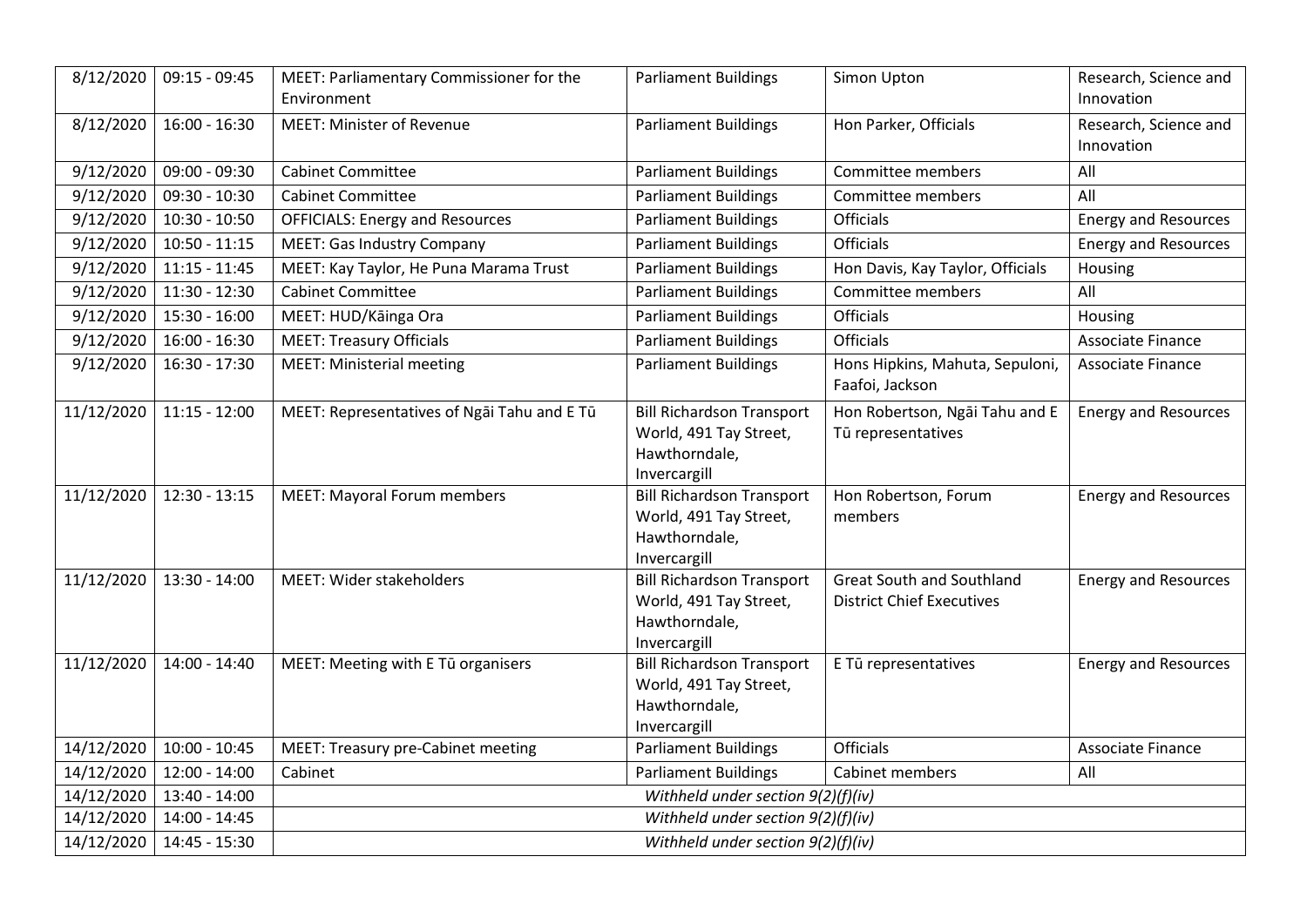| 14/12/2020 | $16:00 - 16:10$                               | Withheld under section $9(2)(f)(iv)$                                             |                                                              |                                                              |                                     |
|------------|-----------------------------------------------|----------------------------------------------------------------------------------|--------------------------------------------------------------|--------------------------------------------------------------|-------------------------------------|
| 14/12/2020 | $16:15 - 17:00$                               | Withheld under section 9(2)(f)(iv)                                               |                                                              |                                                              |                                     |
| 14/12/2020 | 17:00 - 17:30                                 | MEET: Mayor of Porirua, CE of Porirua City<br>Council & CE of Ngāti Toa          | <b>Parliament Buildings</b>                                  | Mayor Anita Baker, Wendy<br>Walker, Helmut Modlik, Officials | Housing                             |
| 14/12/2020 | 17:30 - 18:00                                 | MEET: Minister of Finance, Associate Minister of<br><b>Finance and Rio Tinto</b> | Video call                                                   | Hons Robertson, Parker, Alf<br>Barrios, Officials            | <b>Energy and Resources</b>         |
| 14/12/2020 | 18:30 - 19:30                                 | MEET: Kāinga Ora Board                                                           | Shed 5, Wellington<br>Waterfront, Wellington                 | <b>Officials</b>                                             | Housing                             |
| 15/12/2020 | 12:00 - 12:30                                 | MEDIA: Stand up with Prime Minister                                              | Kate Sheppard House, 83<br>Clyde Road, Ilam,<br>Christchurch | Attending                                                    | All                                 |
| 15/12/2020 | $14:00 - 15:00$                               | MEET: Female family members of the 51<br>shuhada                                 | Te Hapua Halswell<br>Centre, 341 Halswell<br>Road, Halswell  | Attending                                                    | All                                 |
| 16/12/2020 | 08:45 - 09:30                                 | <b>MEET: Climate Change Ministers</b>                                            | <b>Parliament Buildings</b>                                  | Multiple Ministers, Officials                                | <b>Energy and Resources</b>         |
| 16/12/2020 | 09:30 - 10:30                                 | <b>Cabinet Committee</b>                                                         | <b>Parliament Buildings</b>                                  | Committee members                                            | All                                 |
| 16/12/2020 | $10:50 - 11:20$                               | ATTEND: First MAIHI Whare Wānanga meeting                                        | Wharewaka Function<br>Centre, Wellington<br>Waterfront       | Attending                                                    | Housing                             |
| 16/12/2020 | $12:00 - 12:30$                               | <b>OFFICIALS: Housing</b>                                                        | <b>Parliament Buildings</b>                                  | <b>Officials</b>                                             | Housing                             |
| 16/12/2020 | $12:45 - 13:15$                               | MEET: Minister for the Digital Economy and<br><b>Communications and NZ Tech</b>  | <b>Parliament Buildings</b>                                  | Hon Clark, Graeme Muller,<br>Officials                       | Research, Science and<br>Innovation |
| 16/12/2020 | $13:15 - 13:35$                               | MEET: Minister of Commerce and Consumer<br><b>Affairs</b>                        | <b>Parliament Buildings</b>                                  | Hon Clark, Officials                                         | <b>Energy and Resources</b>         |
| 16/12/2020 | $14:00 - 14:30$                               | <b>OFFICIALS: Energy and Resources</b>                                           | <b>Parliament Buildings</b>                                  | <b>Officials</b>                                             | <b>Energy and Resources</b>         |
| 16/12/2020 | $14:30 - 15:00$                               | <b>MEET: Sir Stephen Tindall</b>                                                 | Video call                                                   | Hon Parker, Stephen Tindall,<br><b>Officials</b>             | Housing / Energy and<br>Resources   |
| 16/12/2020 | $16:30 - 17:00$                               | OFFICIALS: Research, Science and Innovation                                      | <b>Parliament Buildings</b>                                  | Officials                                                    | Research, Science and<br>Innovation |
| 17/12/2020 | $08:30 - 09:30$<br>17/12/2020   12:45 - 13:00 | ATTEND: COVID-19 immunisation strategy<br>launch event                           | The University of<br>Auckland, Grafton,<br>Auckland          | Prime Minister, Hons Hipkins,<br>Little, Verrall             | Research, Science and<br>Innovation |
|            |                                               | Withheld under section 9(2)(f)(iv)                                               |                                                              |                                                              |                                     |